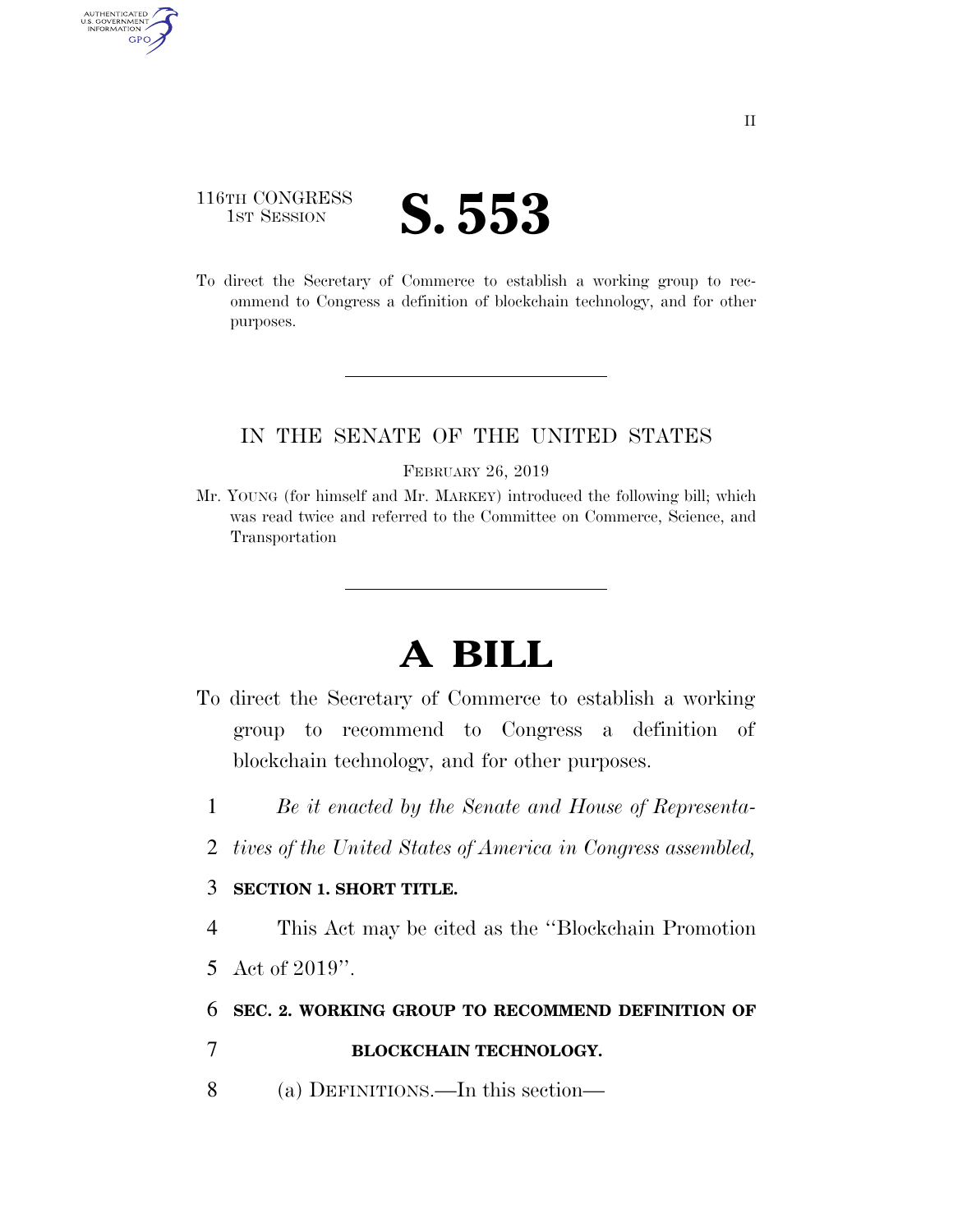(1) the term ''Federal agency'' has the meaning 2 given the term "agency" in section 551 of title 5, United States Code; and

 (2) the term ''Secretary'' means the Secretary of Commerce.

 (b) ESTABLISHMENT.—Not later than 90 days after the date of enactment of this Act, the Secretary shall es- tablish within the Department of Commerce a working group to be known as the ''Blockchain Working Group''. (c) MEMBERSHIP.—

 (1) IN GENERAL.—The Blockchain Working Group shall be composed of members, the number of whom shall be determined by the Secretary, and who shall be appointed in accordance with paragraph (2).

(2) APPOINTMENT.—

 (A) REPRESENTATIVES OF FEDERAL AGENCIES.—

18 (i) DESIGNATION OF FEDERAL AGEN- CIES.—The Secretary shall designate Fed- eral agencies to be represented in the Blockchain Working Group, as the Sec- retary considers appropriate to ensure rep- resentation of a cross-section of Federal agencies that could use, or benefit from, 25 blockchain technology.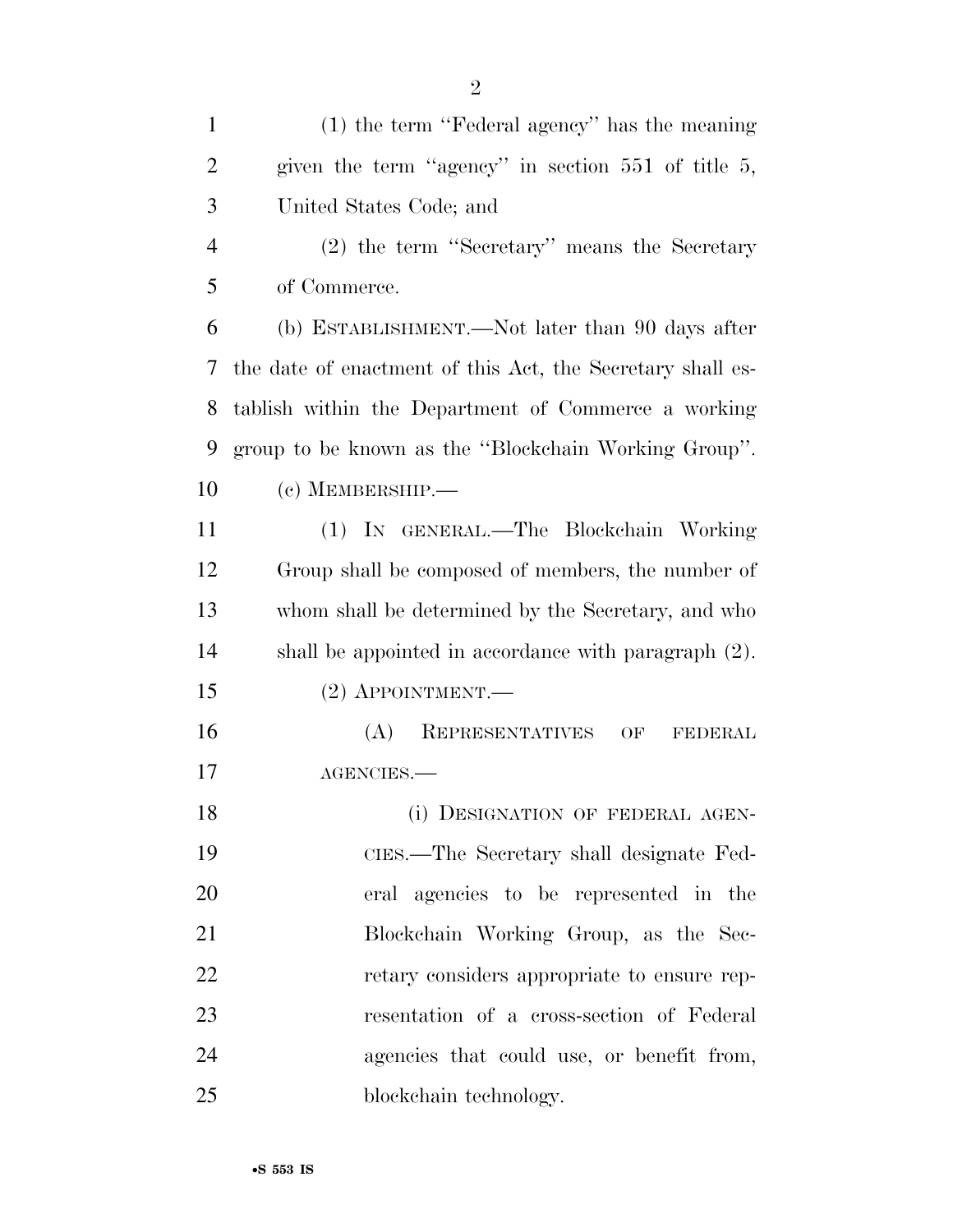| $\mathbf{1}$   | (ii) APPOINTMENT OF MEMBERS.-               |
|----------------|---------------------------------------------|
| $\overline{2}$ | The head of each Federal agency des-        |
| 3              | ignated under clause (i) shall appoint an   |
| $\overline{4}$ | officer or employee of the Federal agency   |
| 5              | to serve as a member of the Blockchain      |
| 6              | Working Group.                              |
| 7              | (B) REPRESENTATIVES OF NONGOVERN-           |
| 8              | MENTAL STAKEHOLDERS.-                       |
| 9              | (i) IN GENERAL.—The Secretary shall         |
| 10             | appoint representatives of nongovern-       |
| 11             | mental stakeholders with respect to         |
| 12             | blockchain technology to serve as members   |
| 13             | of the Blockchain Working Group.            |
| 14             | REPRESENTATION OF CERTAIN<br>(ii)           |
| 15             | STAKEHOLDERS REQUIRED.—The members          |
| 16             | of the Blockchain Working Group ap-         |
| 17             | pointed under clause (i) shall include rep- |
| 18             | resentatives of-                            |
| 19             | (I) information and communica-              |
| 20             | tions technology manufacturers, sup-        |
| 21             | pliers, software providers, service pro-    |
| 22             | viders, and vendors;                        |
| 23             | (II) subject matter experts rep-            |
| 24             | resenting industrial sectors, other         |
| 25             | than the technology sector, that the        |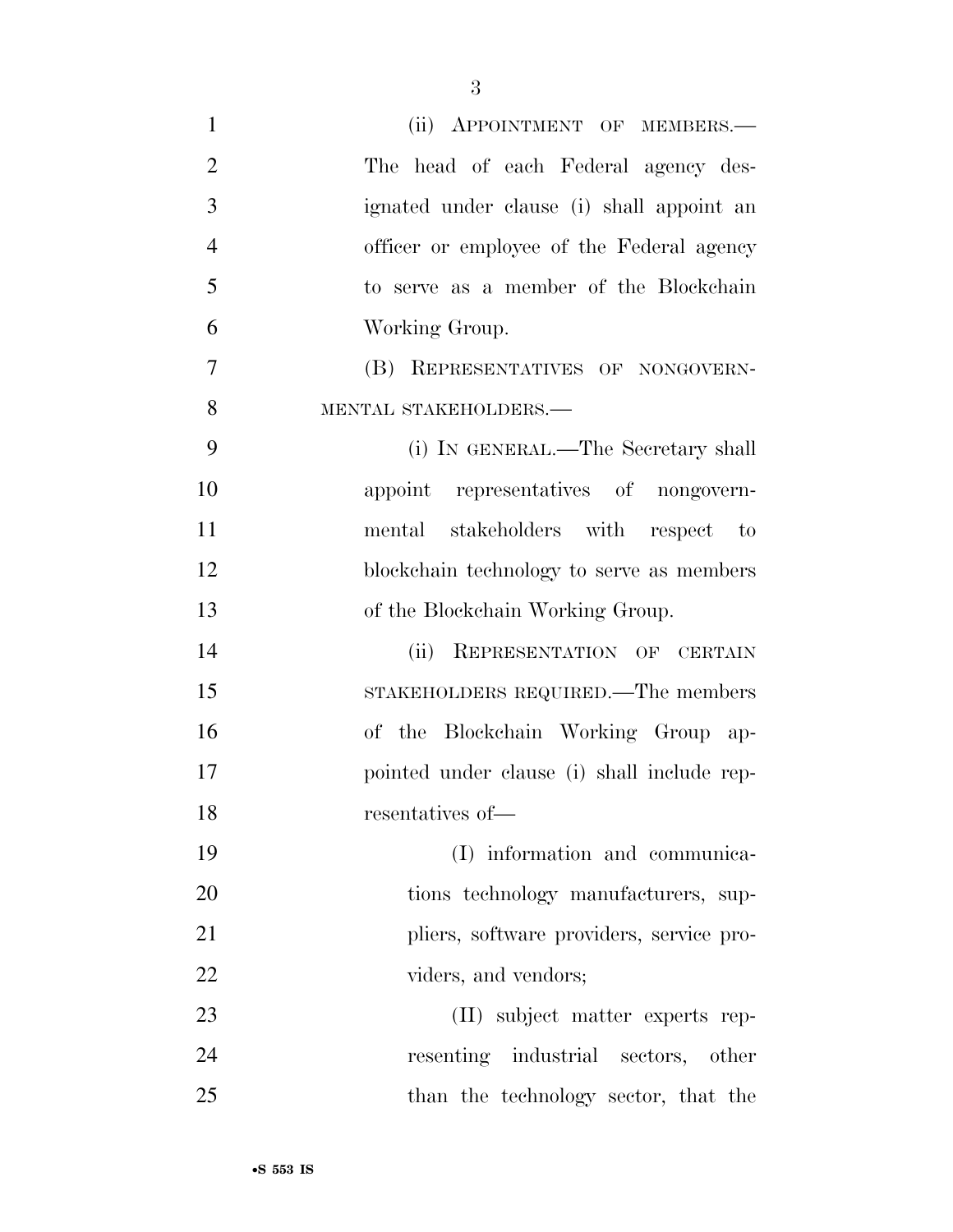| $\mathbf{1}$   | Secretary determines could use, or                |
|----------------|---------------------------------------------------|
| $\overline{2}$ | benefit from, blockchain technology;              |
| 3              | (III) small, medium, and large                    |
| $\overline{4}$ | businesses;                                       |
| 5              | (IV) individuals and institutions                 |
| 6              | engaged in academic research relating             |
| 7              | to blockchain technology;                         |
| 8              | (V) nonprofit organizations and                   |
| 9              | consumer advocacy groups engaged in               |
| 10             | activities relating to blockchain tech-           |
| 11             | nology; and                                       |
| 12             | (VI) rural and urban stake-                       |
| 13             | holders.                                          |
| 14             | (d) REPORT TO CONGRESS.—                          |
| 15             | $(1)$ IN GENERAL.—Not later than 1 year after     |
| 16             | the date of enactment of this Act, the Blockchain |
| 17             | Working Group shall submit to Congress a report   |
| 18             | that contains—                                    |
| 19             | $(A)$ a recommended definition of the dis-        |
| 20             | tributed ledger technology commonly known as      |
| 21             | "blockchain technology"; and                      |
| 22             | (B) recommendations for-                          |
| 23             | (i) a study to be conducted by the As-            |
| 24             | sistant Secretary of Commerce for Com-            |
| 25             | munications and Information, in coordina-         |